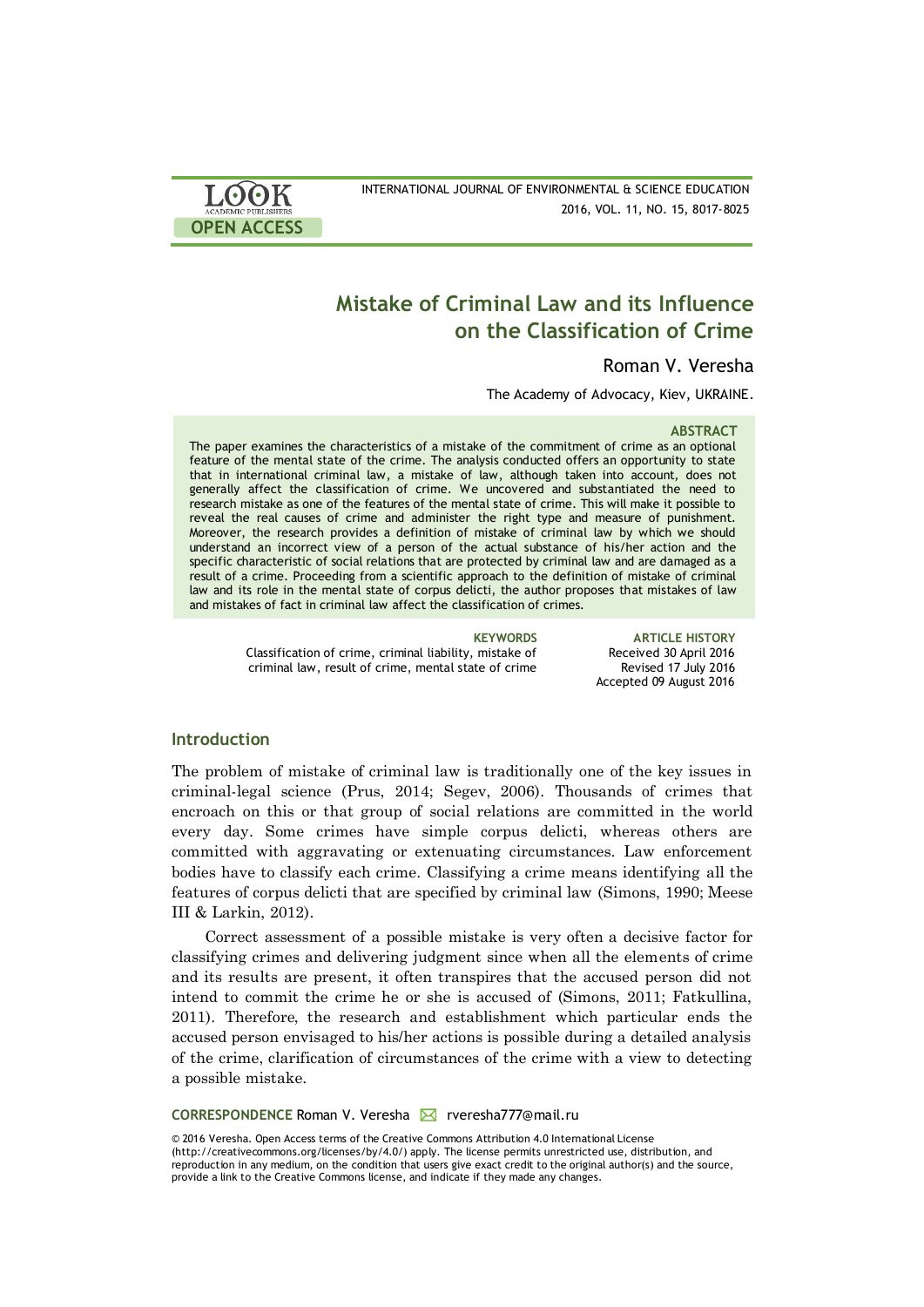However, scientific publications reveal an uncertainty and lack of single approach to interpreting the essence of mistake of criminal law and its separation from such category as negligence (Akutaev & Magomedov, 2016). International science has not resolved the issue of whether mistake of criminal law affects the classification of crimes (Abdilov et all., 2016). Owing to the lack of a single scientific approach to these issues, numerous difficulties arise in the classification of crimes (Chernenko, 2014).

The mental state of crime has been subject to debate in modern criminal law. Different scholars view it differently, which entails difficulties in establishing the boundaries of criminal liability as well as classification of crime. The issues of mistake of subject of crime and the impact of mistake on classification of crime are the most widely debated (Davydovych, 2013; Simons, 2009).

### **Literature review**

The juridical literature dedicated to the analysis of mistake of law maintains that mistake is a result of fallacious activity/inactivity detected during the actions of subjects of law enforcement, with regard to making a wrong or erroneous decision (Prus, 2014; Davydovych, 2013).

Some researchers believe that mistake of criminal law is a situation in which the subject has such convictions that do not agree with facts or legal regulation of affairs (Robinson & Grall, 1983). Mistakes are especially relevant in criminal law when they demonstrate a state of conviction that disagrees with the law (Simons, 2009).

In general, mistake of criminal law implies a misapprehension of the subject of crime as regards the legal properties or empirical evidence of an act committed by him/her.

Let us consider the ideas advanced by other authors as regards mistakes of law and mistakes of fact in criminal law as well as the difference between them.

Some researchers note that "mistake of fact is a misapprehension of a person as regards the factual objective qualities of corpus delicti" (Larkin, 2013). In case of mistake of fact, a person appreciates the juridical, legal, characteristic of a certain act as a specific crime but is mistaken about its factual objective qualities. Mistake of fact is possible only on condition of consciously and purposefully committed act, which is subject to criminal-legal treatment. However, this does not give grounds to conclude irrevocably that the crime was premeditated or that there was any crime at all.

Criminal legislations of some countries include provisions on mistake of law and/or mistake of fact which affect classification of crimes. Thus mistake of law and/or mistake of fact may serve as a circumstance that exempts a person from criminal liability (Bazhanov, 1992).

Norms regarding mistake of fact and mistake of law are set forth in many countries' legislations, for instance in the Criminal Codes of Austria, Italy, Spain, Germany, Norway, Poland, San Marino, France, Japan, and some states of the USA, for instance, New York State (Kirsch, 1999; Pakutin, 2003).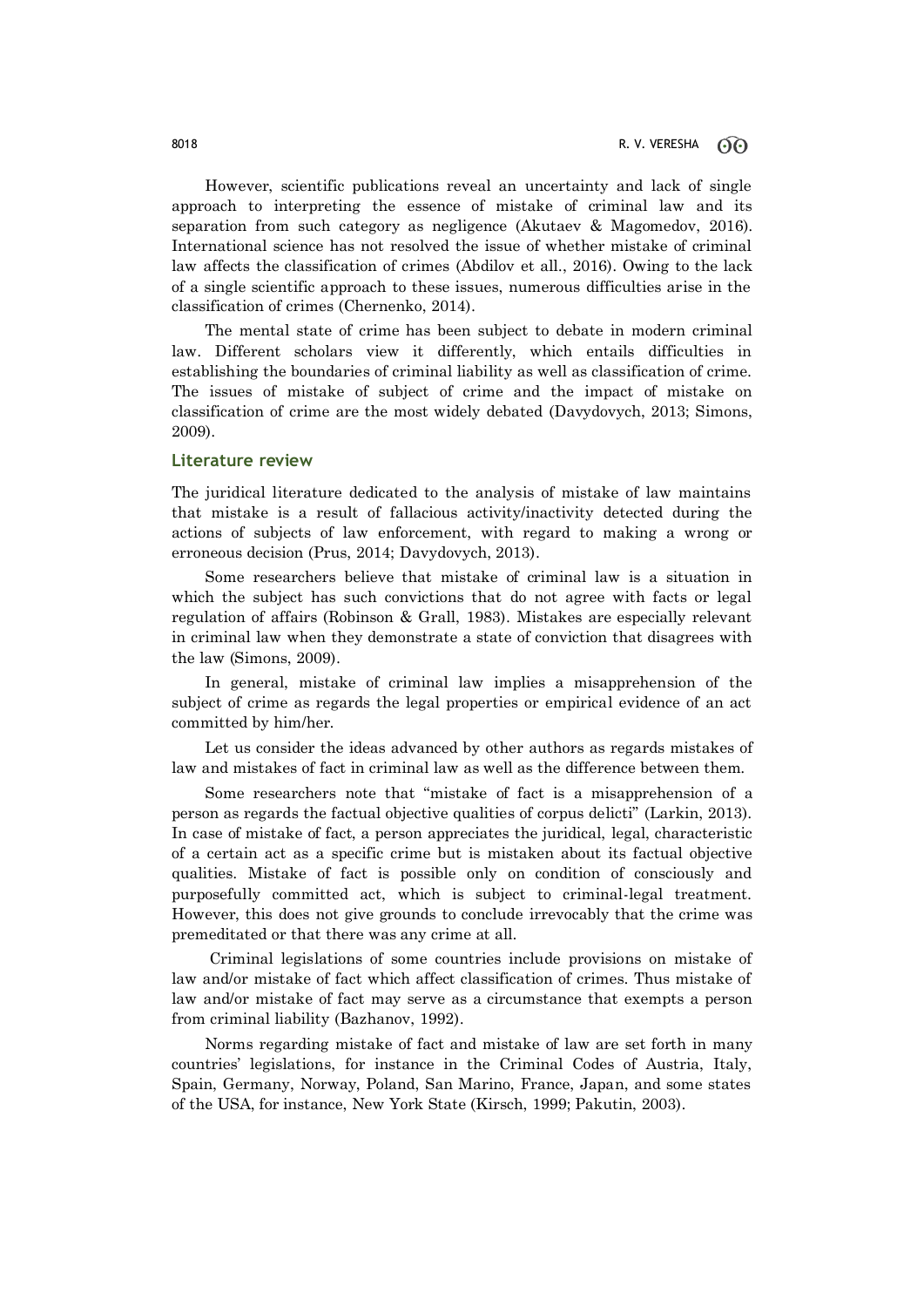"According to the Criminal Code of the Republic of Poland, one is not a criminal when one commits a forbidden act while being mistaken as to its circumstance that excludes illegal behavior or guilt (Article 29); one is not a criminal if one commits a forbidden act while being genuinely mistaken about its illegality (Article 30)" (Annon., 1997).

The criminal law of the UK as regards precedents includes a provision on mistake of fact, when a person's will is not directed at the committed act. This is sufficient reason for exempting the doer from criminal liability (prosecution). However, mistake of law cannot be sufficient grounds for exonerating anyone of a crime" (Khavroniuk, 2006; Ptashenko, 2013).

Insuperable cause is defined by the Criminal Code of Spain (Article 14, Chapter 1, Title1, Book 1). According to it, an essential mistake related to the event constituting the offence shall preclude criminal accountability. The Criminal Code of Sweden also contains norms regarding "mistake of law" (Article 9, Chapter 24), which is one of the "general grounds for exempting from criminal liability" (Khavroniuk, 2006).

"The Criminal Code of Germany sets forth provisions for 'mistake of law' (Section 17). It is the case when the offender lacks the awareness that he/she is acting unlawfully and shall be deemed to have acted without guilt if the mistake was unavoidable. If the mistake was avoidable, the sentence may be mitigated" (Khavroniuk, 2006).

The Criminal law of the USA was formed under the influence of the system of English law. The Criminal Codes of various states are based on the Model Penal Code, developed by the American Law Institute in 1962 (Kuznetsova & Tiazhkova, 2002). A substantial (by size) provision (Article 2.04) in the said document deals with ignorance or mistake with regard to fact or law. This provision foresees a person's exemption from criminal liability in case of his/her ignorance or mistake as to the fact or law, if there was no guilt of such a person as essential human element of endeavor or such exemption is due to mental state which was caused by similar ignorance or mistake.

In order to resolve the issue whether a mistake of law affects classification of crime, scientists keep debating whether ignorance of the law exempts from liability. Various opinions exist on this subject. Let us mention the authors who support the view that ignorance of the law is no excuse.

One of the principles inherent to the systems of common law of the USA and the UK is that ignorance of the law does not exempt from liability (Meese III & Larkin, 2012; Ptashenko, 2013).

K. W. Simons (1990, 2011) provides the following examples of mistakes of fact: 1) Abbie buys something and sincerely believes that it is not stolen. However, the thing *is* stolen. A stranger knocks at the door of her apartment and offers her an old DVD player at a huge discount. He says that he has recently bought it at a retail store. Because she is quite a credulous person, Abbie sincerely believes this man's lies. In reality the stranger has stolen the DVD player. In this case Abbie is not guilty. Her mistake of fact justifies her, nullifying the guilt that she is supposed to know (to believe, in fact) that the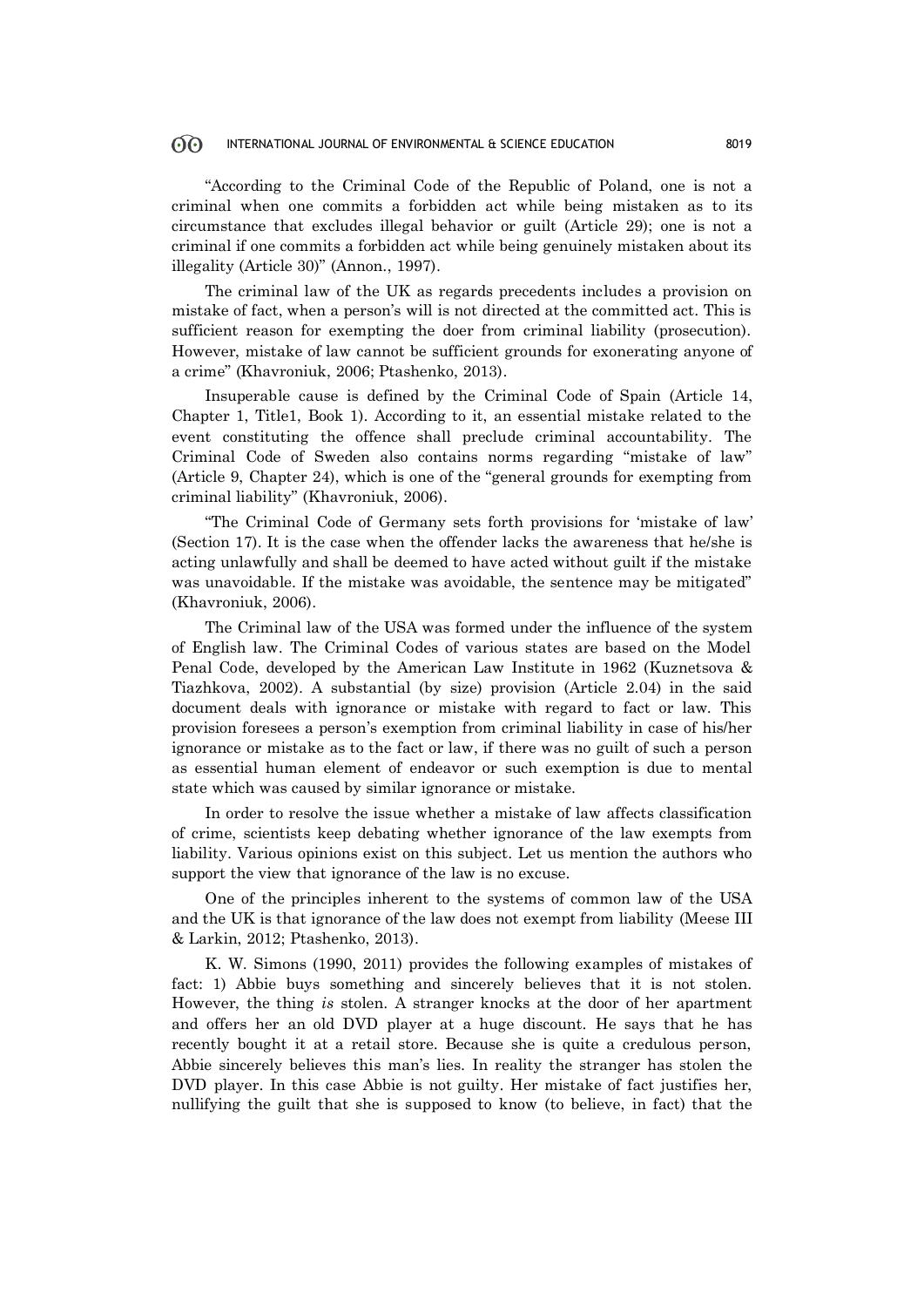property is stolen; 2) Barney buys a thing that he considers stolen but it is not. He, like Abbie, buys a brand-new DVD player at a huge discount from a stranger who knocks at his door and offers it to him. Barney asks the stranger why the DVD is so cheap and if it was not stolen by any chance. The stranger, who is really an undercover policeman, says that he stole it because he was hungry. After hearing this, Barney makes a purchase. In reality, the DVD player was not stolen. Barney is not guilty of a crime, he is rather guilty of an attempt at buying stolen property (Simons, 1990, 2011).

As O. D. Komarov (2014) notes, "there are two criteria that make a mistake of modus operandi significant for classifying a guilty act:

Mistake of fact has criminal-legal significance only in case of premeditated crimes. Therefore, a mistake of modus operandi is significant only in case of premeditated crimes.

In criminal law, modus operandi belongs to optional features of a subject of crime. This means that criminal law does not always link criminality of an act or its qualification to its being committed in a particular way. Mistake of fact in modus operandi is relevant only in cases when a suggestion of a certain modus operandi is contained in an article of the Special part of the Criminal Code of Ukraine or proceeds directly from it" (Komarov, 2014).

At the same time, in some cases mistake of fact does not affect classification of crime. Thus, T. G. Chernenko (2014) contends that "mistake of the substance belongs to mistakes of fact". It means that the person who commits a socially dangerous act has an erroneous view of the material (qualitative and quantitative) characteristics of the object of endeavor. Mistake of object does not always affect the classification of the committed act (Chernenko, 2014). Mistake of object of endeavor does not always result in the damage to the objects (for instance, relations of property), but if the criminal mistakenly seizes hold of a wrong object, to which his/her intent was directed, classification of the committed act will not change: what we have is a completed crime.

# **Aim of the study**

The purpose of this study is to examine the notion of mistake of criminal law and its influence on the classification of crime.

### **Research questions**

The research questions were as follows:

What are the common classifications of mistake of criminal law?

How does criminal-legal description of mistake influence on the classification of crimes?

## **Method**

The principles laws, and categories of the dialectic method of cognition of sociolegal phenomena made up the methodological basis of researching the criminal characteristic of mistake of criminal law, in the process of which general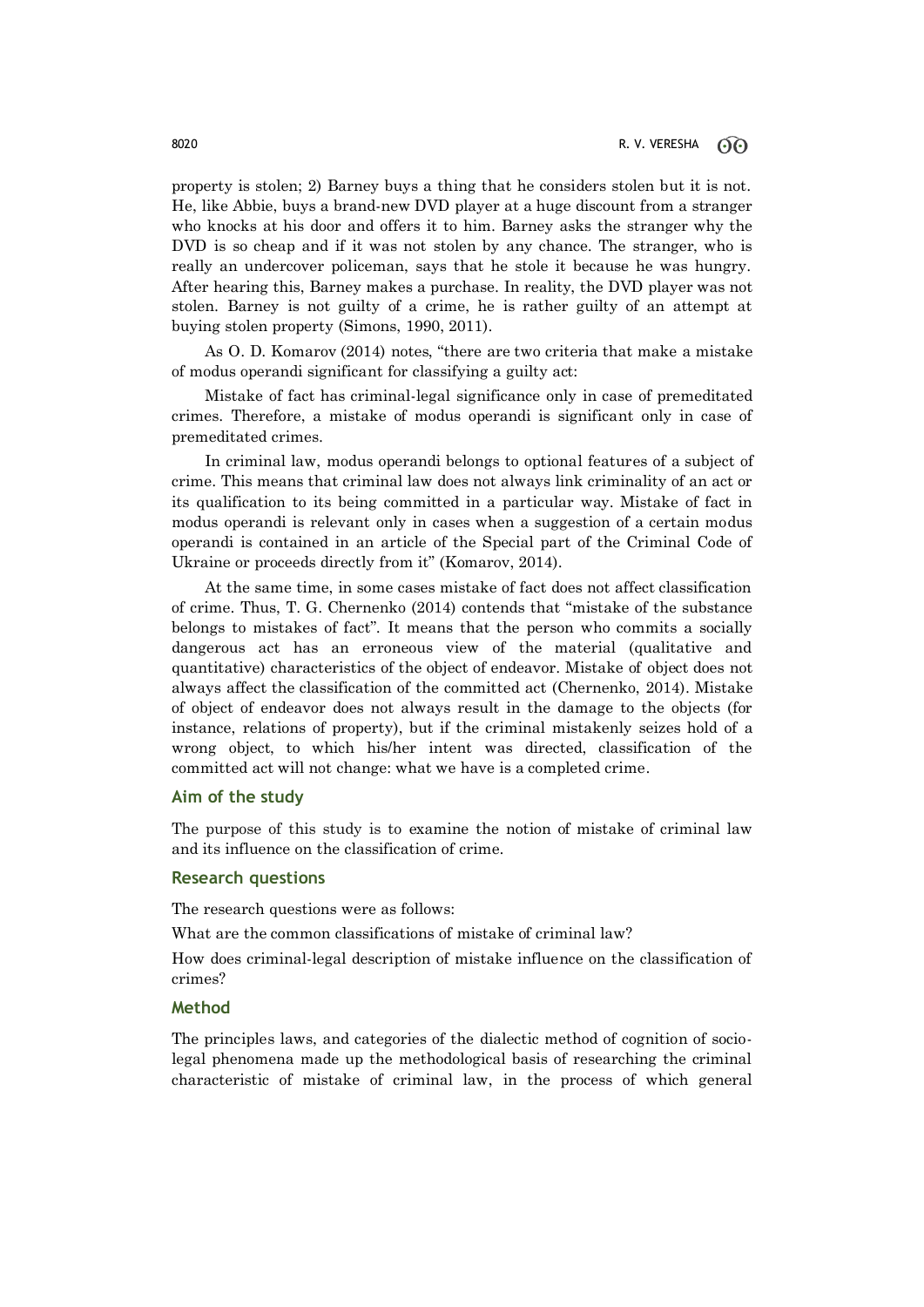scientific methods of research were applied, namely the systems, historical, logical, functional and other methods.

The following methods were also applied in the course of examining mistake of criminal law: observation (when the influence of mistake of criminal law on classification of crime was examined), analysis (during the study of the criminal legislation of Ukraine and other countries, the reference sources of defining mistake of criminal law, criminal cases, literature sources on this issue); comparison (in the study of similarity and difference of mistakes of law and mistakes of fact in criminal law); case studies and analysis of statistical data on this problem.

# **Data, Analysis, and Results**

If we employ this method of classification, we may group mistakes into critical/non-critical ones, important/unimportant ones, grounded/groundless ones etc. However, all these are subjective criteria which are difficult to substantiate from the legal point of view. Therefore the author does not agree with these classifications and supports the opinion of most specialists who divide the mistakes in criminal law into mistakes of law and mistakes of fact.

Moreover, mistakes of law and mistakes of fact can be subdivided into the following types (see the Tables below):

| No. | Types of mistakes of law                    |
|-----|---------------------------------------------|
|     | Mistake of the type or extent of punishment |
|     | Mistake with regard to illegality of an act |
|     | Mistake of classification of an act         |

Mistakes of fact can be divided into:

| No.              | Types of mistakes of fact                                     |  |
|------------------|---------------------------------------------------------------|--|
| $\overline{1}$ . | Mistake with regard to substance                              |  |
| $\overline{2}$ . | Mistake with regard to object                                 |  |
| $\overline{3}$ . | Mistake of means of committing a crime                        |  |
| 4.               | Mistake of qualitative characteristics of crime consequences  |  |
| $\overline{5}$ . | Mistake of quantitative characteristics of crime consequences |  |
| 6.               | Mistake of development of causal connection                   |  |

Let us focus on the influence of mistake of criminal law on the classification of crime.

According to a general rule, mistakes of law in Ukrainian criminal law have no criminal-legal value. At the same time, mistakes of fact have criminal-legal value and affect the classification of a criminal's actions and decide the question of his/her criminal prosecution (Davydovych, 2013; Bazhanov, 1992).

However, in our opinion, mistakes of law also influence the classification of crimes. Take, for instance, tax legislation. No person can get a handle on it easily unless he/she has specialist training in law. At the same time, according to Article 212 of the Criminal Code of Ukraine (Annon., 2010), tax evasion produces criminal liability. Moreover, Articles 52-53 of the Tax Code of Ukraine stipulate that "relevant bodies provide tax-payers with free consultations on the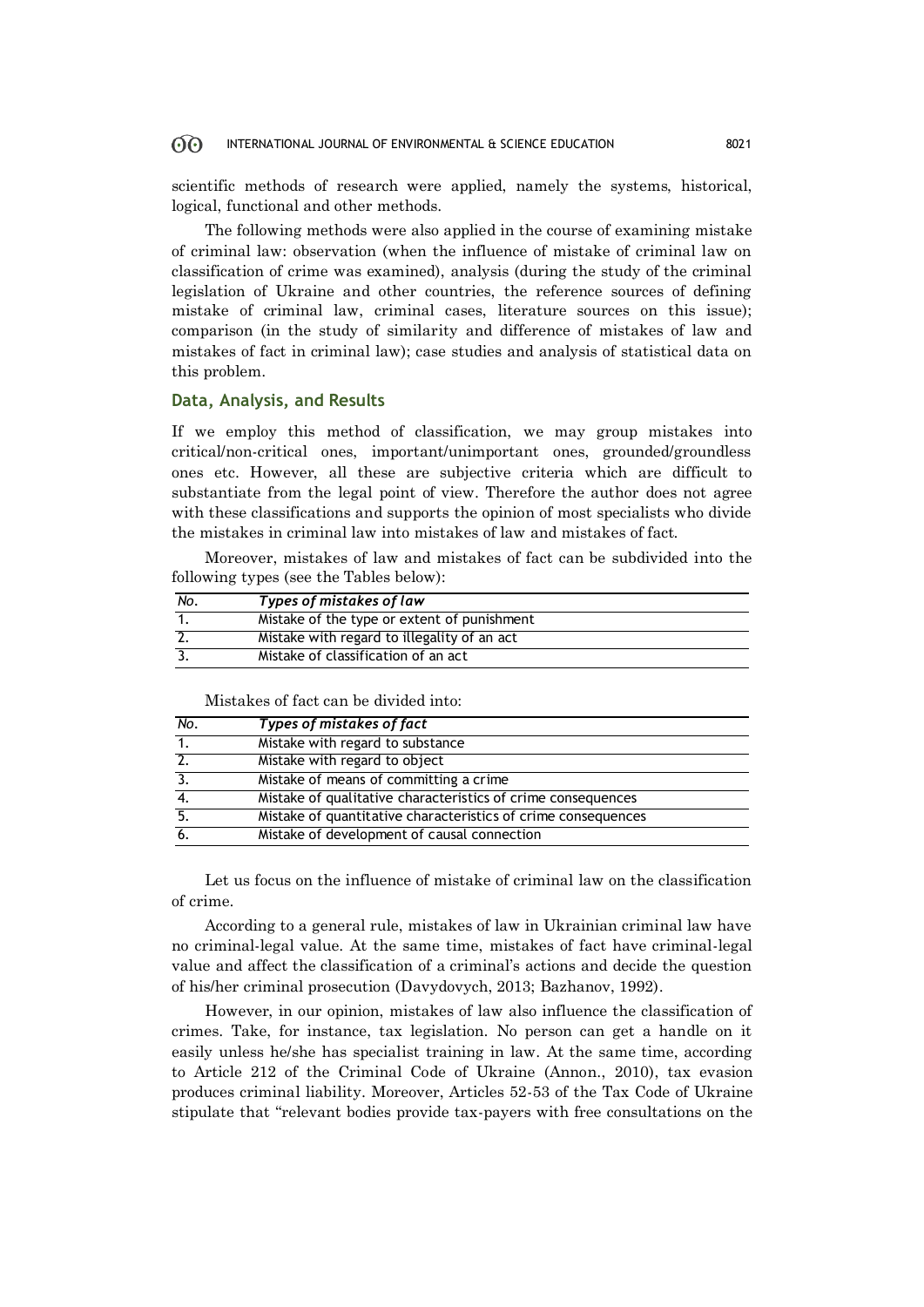practical application of specific norms of tax legislation. Tax consultations are individual and can be used exclusively by the tax-payer who was given a consultation. The tax-payer who acted on the advice of the tax consultant, which was put on paper, cannot be prosecuted" (Annon., 2001).

Therefore, in case of commitment of a crime according to Article 212 of the Criminal Code, but which was accompanied by actions in accordance with the tax consultation, a person may be exempted from criminal liability. It can be argued that this person committed a mistake of law with regard to illegality of an act without believing that he/she is committing a crime when acting on the advice of the relevant authority. Therefore, we may conclude that a mistake of law influences the classification of crime.

Let us take another example. While a person stays in a coma for an extended period of time, criminal legislation changes, and an act that was not a crime before the coma becomes a crime. Coming out of the coma a person commits the act, which he/she does not consider a crime. What is to be done in this situation? Is it appropriate to say that the ignorance of the law is no excuse? Let us remember that the person could not know the new law.

It can be argued that in this case the person can be exempted from criminal liability. Mistake of law with regard to illegality of an act, which affects the classification of crime, is evident here.

Mistake of law with regard to the type or extent of punishment does not affect the classification of crime, since, from the viewpoint of protecting social relations, it does not matter if the criminal knew about the extent or the type of penalty for his/her actions or was mistaken about them when carrying out his/her criminal intent.

It is more difficult to classify an act when mistake of fact (a person's erroneous view of the factual circumstances of a crime) occurs. This is explained by a higher number of types of mistakes of fact compared to mistakes of law. Classification is also made difficult by the fact that mistake of fact turns a completed crime into an attempted crime, or guilt is established in acknowledgment of the sum-total of crimes.

The mistake with regard to object (someone planned to kill a judge but mistakenly killed a stranger) creates liability for a crime that the criminal wanted to commit from the start and that was covered by his/her intent. If the planned crime was not completed, liability should occur for attempted crime. The object of criminal intent suffered no negative action as opposed to the other object, who was killed.

The mistake with regard to object consists in the misapprehension of the social relations that the act encroaches on. A person directs his/her action to inflicting damage on specific social relations but damage is mistakenly inflicted on other relations.

A mistake of fact with regard to substance sometimes affects the classification and sometimes it does not. For instance, when a criminal wanted to steal a washing machine and stole a refrigerator, the crime will be classified as theft in both cases. In case when the criminal wanted to steal a work of art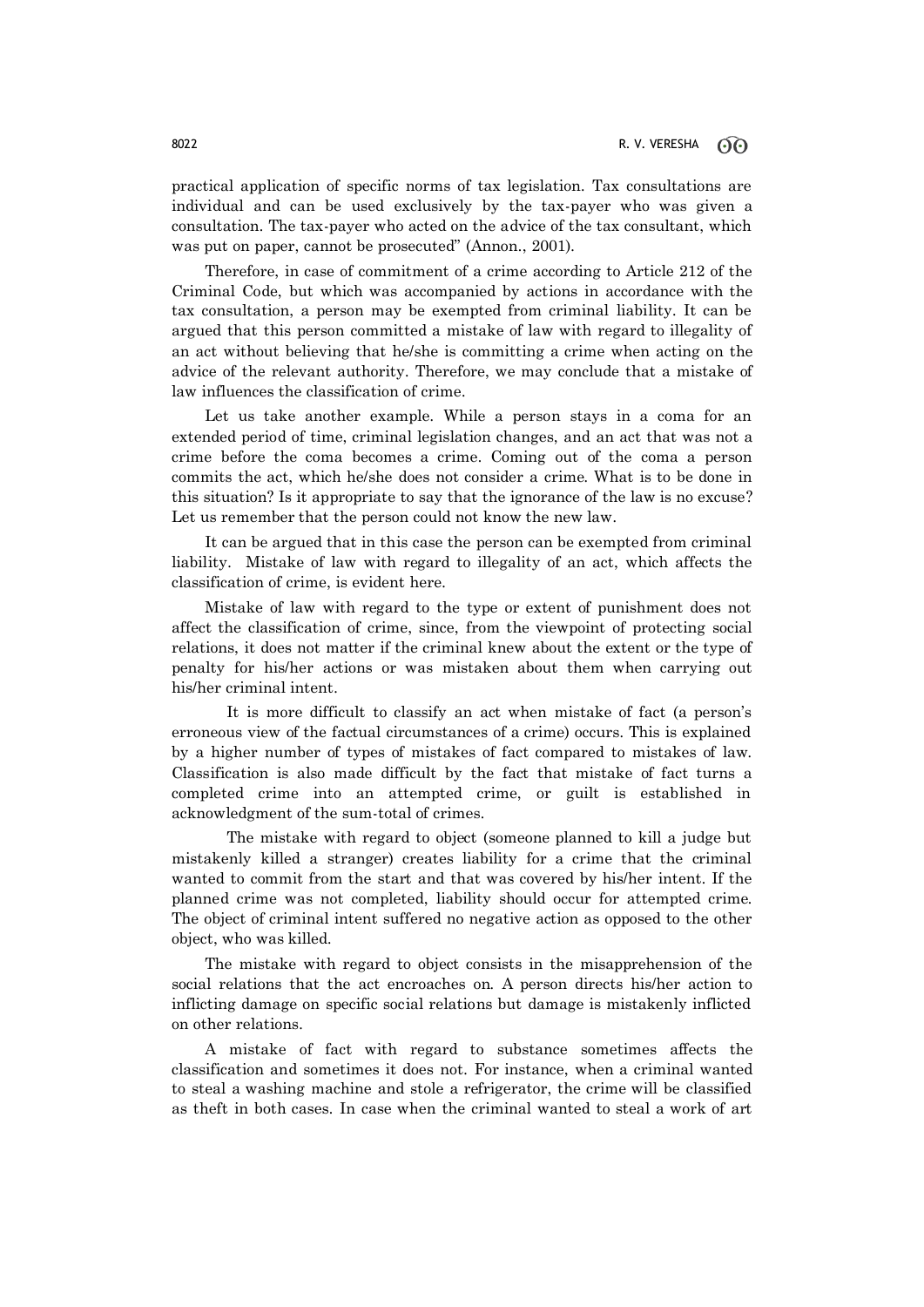from the museum, but stole a counterfeit work, the classification will be different. The crime will be classified as an attempt at stealing works of art.

Mistake of fact in the development of causal connection may either affect or not affect the classification of crime. One of the mistakes that do not affect classification is when a criminal, having conceived a murder, aims at the chest but shoots in the stomach which causes death. The desired socially dangerous outcome, namely a murder, occurs.

Thus, on the whole we may assert that mistake of fact affects the classification of crime. The specific impact of this or that type of mistake of fact depends on the end result of a crime.

Therefore, mistake of criminal law has a significant impact on the classification of crime. When a crime is classified, it is necessary to take into account that mistakes of law and mistakes of fact play an important role in the establishment of intent which conditions the form of guilt and penalty for a crime/attempted crime as well as acknowledgment of aggravating or extenuating circumstances.

# **Discussion and Conclusion**

Some specialists in criminal law adhere to the position that a mistake of law does not affect the classification of crimes. In order to avoid mistake of law, it is necessary to know the law. An ignorant citizen must sometimes turn for help to appropriate authorities for a consultation. This must be done when it is not altogether clear if a certain act is a legal one. If this is not done, a citizen is guilty in case he/she commits such an act, i.e. mistake of law. Whether a citizen has legal knowledge or not does not exempt him/her of the need to understand the law properly. It is essential that an ordinary citizen should fulfill the requirements of the law whether he/she knows them or not. For instance, a foreign driver cannot claim that he/she does not know the speed limits in France (Kirsch, 1999).

Other scientists hold the opposite view. In some countries, for example, Switzerland, mistake of law is a circumstance that mitigates a punishment. If ignorance of the law or mistake of good faith is proven, the person may not be sentenced at all, or be given a conditional sentence, as in Austria (Khavroniuk, 2006).

To sum up, the investigation of mistake in criminal law is accounted for by the need of correct classification of a crime as well as establishing the type of guilt of the criminal and imposing a penalty in accordance with his/her guilt or, probably exempting him/her from criminal liability.

A correct analysis of an alleged mistake is often decisive in classification of crimes and delivery of judgments, since often when all the elements essential to the offence and its result are present, the accused person had not intended to commit the crime he /she is accused of. Therefore, the examination and the establishment of specific criminal consequences that the accused person wished and envisaged with regard to his/her actions are possible in the course of a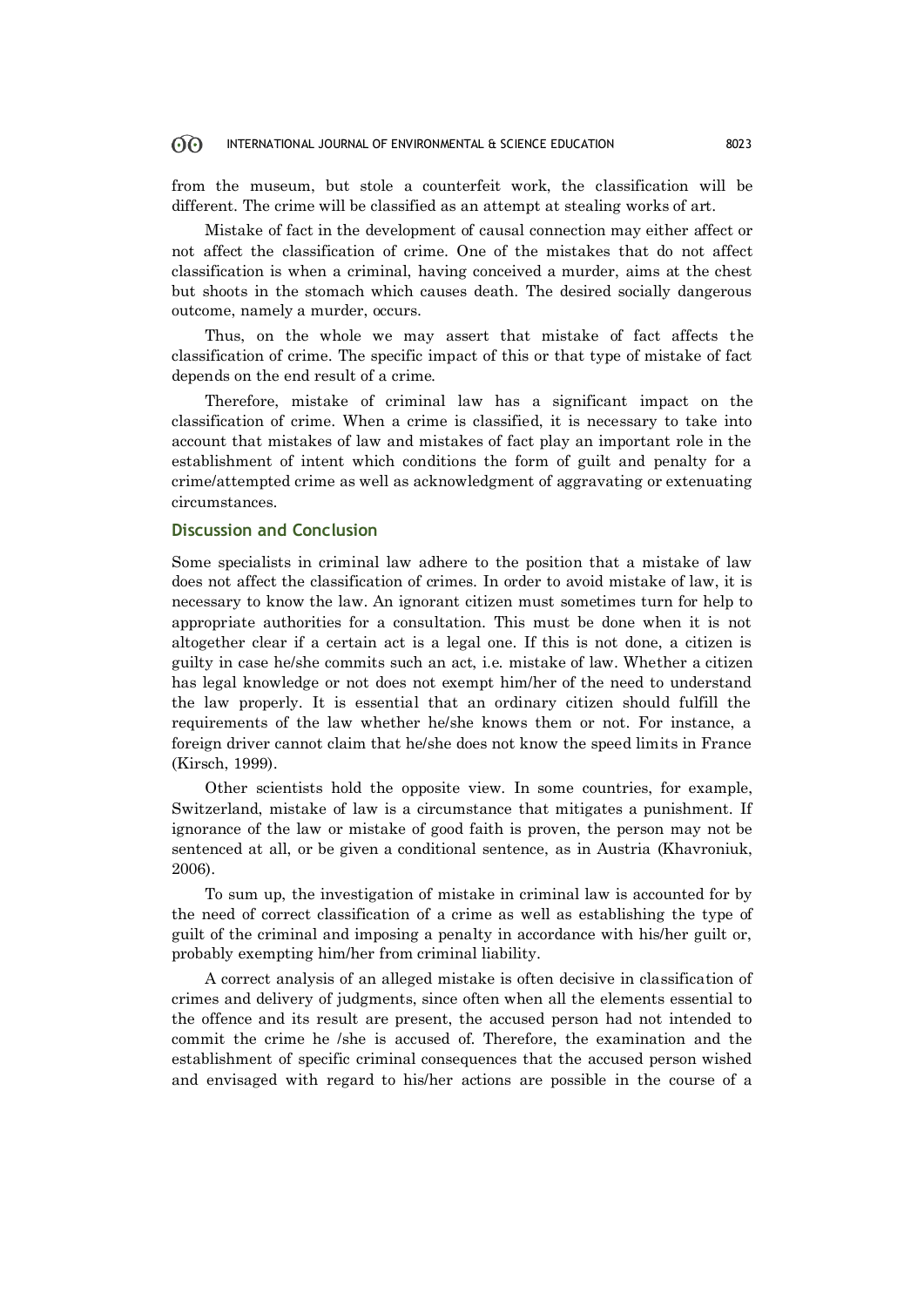detailed analysis of a crime, the establishment of all its circumstances as regards a possible mistake.

Mistake of criminal law is an incorrect (erroneous) view of a person as to the actual substance of his/her act and specific characteristics of the social relations protected by the criminal law which are damaged as a result of the crime.

Moreover, mistake of criminal law is divided into two kinds: mistake of law and mistake of fact. A mistake of law is mistake on the type or extent of punishment, the illegality of an act and classification of the crime. Mistake of fact is a misapprehension of the person about the factual circumstances of a crime.

The fact of mistake of criminal law has a considerable influence on the classification of crime. Mistake of law and mistake of fact play a significant role in establishing the intent of an act, which, in turn, predetermines the form of guilt, penalty for the crime or attempted crime, the fact of aggravating or extenuating circumstances.

Mistake of law with regard to illegality of an act or the classification of crime affects the classification of crime, whereas mistake of law as to the type or extent of penalty does not affect the classification of crime. Specific influence of this or that type of mistake of fact depends on the end result of a crime.

## **Implications and Recommendations**

The article's practical relevance lies in the opportunity of using the obtained results in elaborating criminal legislation. It can be amended by provisions that mistake of law and mistake of fact are two types of mistake of criminal law, when the issues of criminal liability and punishment for crimes involving a mistake are differentiated.

The results of the study may also be used for classification of crimes in lawenforcement practice. This investigation contributes to science by positing that mistake of law and mistake of fact as types of mistakes in criminal law affect the classification of crimes, which makes it possible to understand the real causes of crimes and administer the right type and measure of punishment.

### **Disclosure statement**

No potential conflict of interest was reported by the authors.

### **Notes on contributors**

**Roman V. Veresha** is a PhD, Professor of the Criminal and Administrative Law Department, The Academy of Advocacy, Kiev, Ukraine.

# **References**

- Abdilov, K. S., Zusbaev, B. T., Naurysbaev, E. A., Nukiev, B. A., Nurkina, Z. B., Myrzahanov, E. N. & Urazalinc, G. T. (2016). Basis of Criminalistic Classification of a Person in Republic Kazakhstan and Republic Mongolia. *International Journal of Environmental and Science Education, 11*(11), 4751-4759.
- Akutaev, R. & Magomedov, G. (2016). On the Crime Object. *International Journal of Environmental and Science Education, 11*(11), 4218-4228.